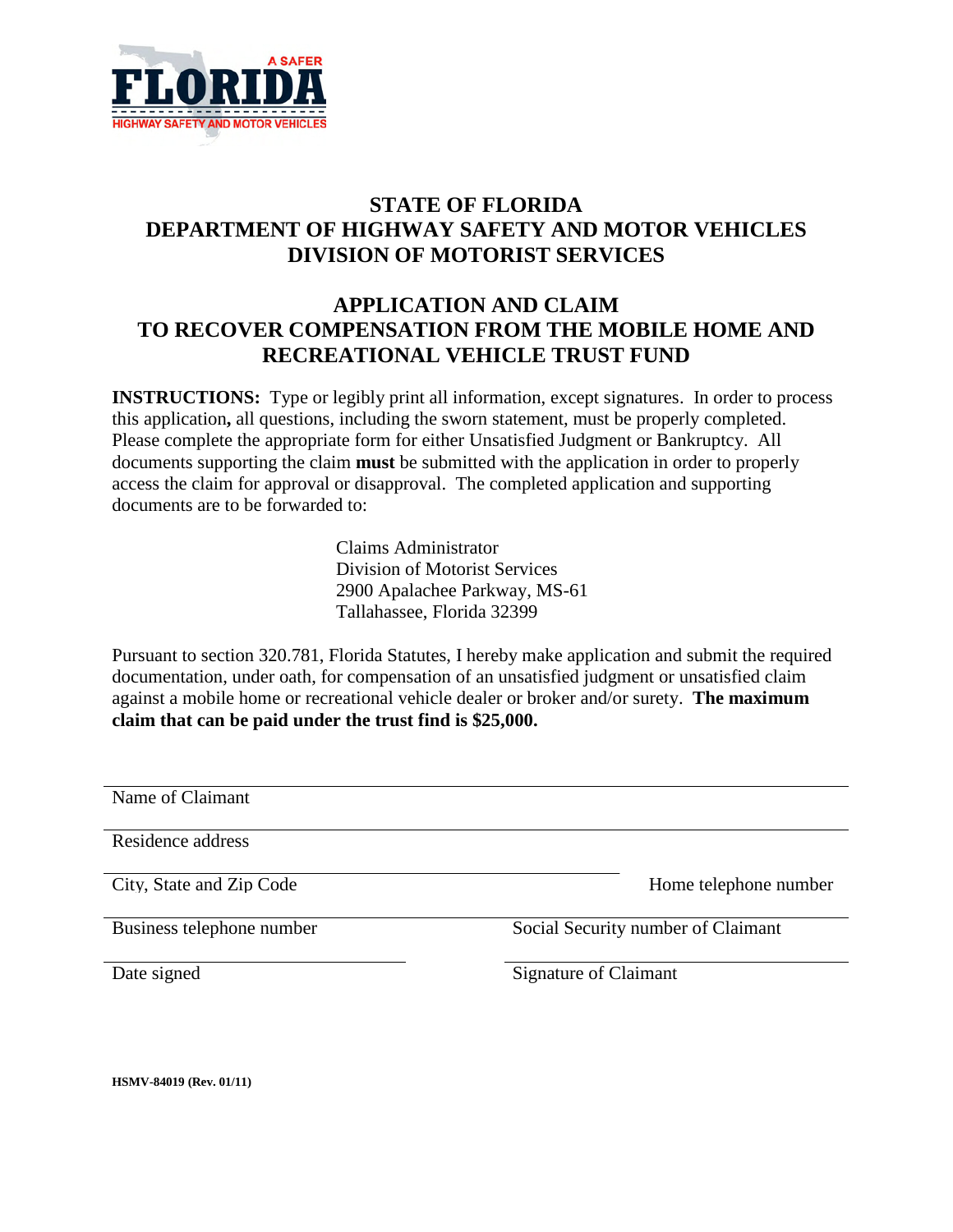#### **DESCRIPTION OF UNIT**

Note: If the transaction resulting in this claim arose out of a consignment sale rather than a purchase, use the date of the consignment transaction.

Date of purchase/consignment Unit/Vehicle Identification Number (VIN)

Make of unit Model/Year of unit

Color of unit

### **DEALER/BROKER INFORMATION**

Dealer/Broker Name License Number

Address of Dealer/Broker

City, State and Zip Code

#### **SURETY COMPANY INFORMATION**

Note: Be sure that the named surety bond was the correct bond in effect at the time of the transaction, which is the subject of this claim.

Name of Surety Company Surety Number

Address of Dealer/Broker

City, State and Zip Code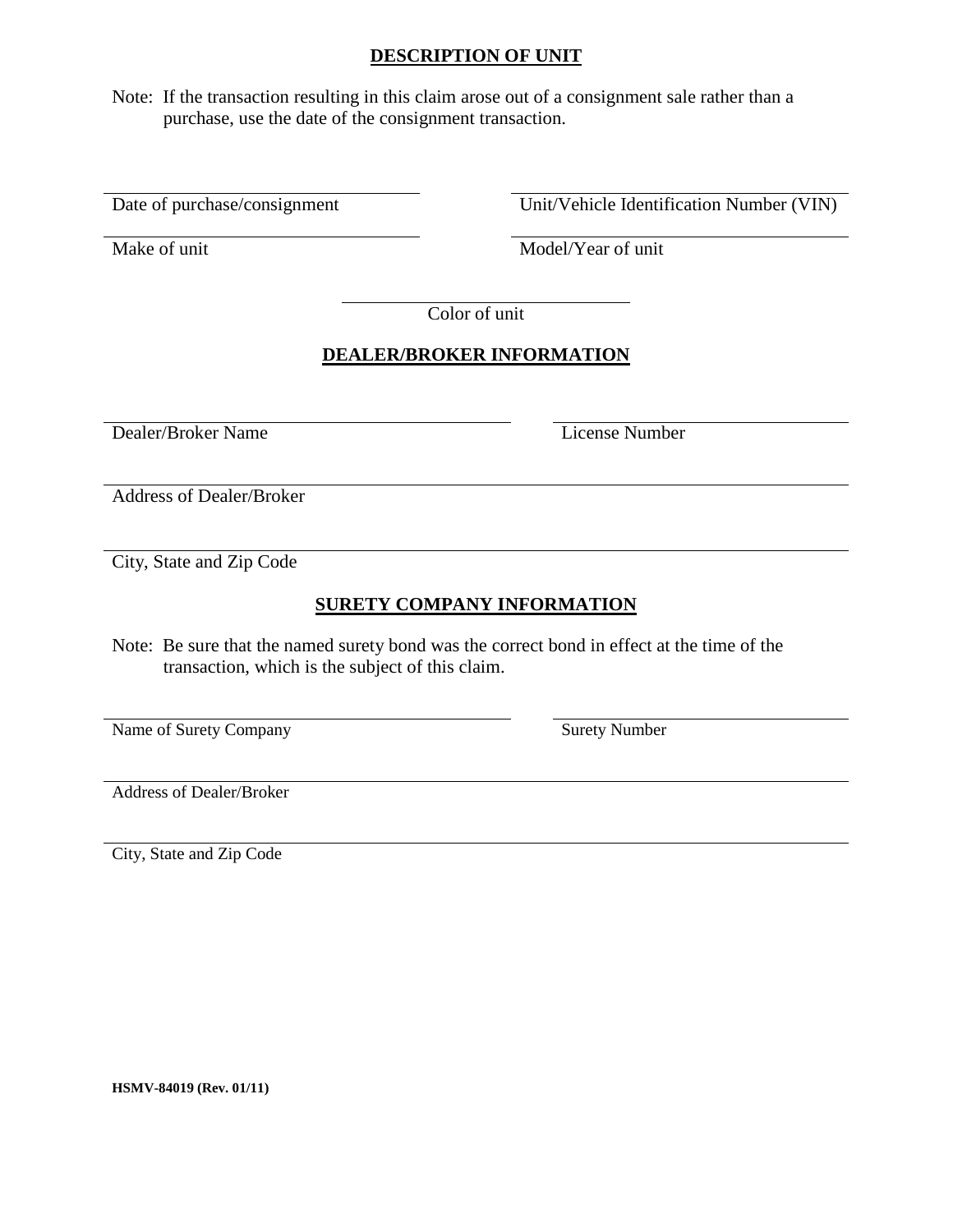### **UNSATISFIED JUDGMENT**

If your application for claim is based on an unsatisfied final judgment against a mobile home or recreational vehicle dealer or broker or its surety jointly **and** severally, or against the mobile home dealer or broker only, where the court found that the surety was not liable due to prior payment of valid claims against the bond in an amount equal to, or greater than, the face amount of the applicable bond; **or**, if your claim is based on an unsatisfied judgment against the surety of the mobile home or recreational vehicle dealer or broker, the following documentation **must** accompany this application.

| 1. | A copy of the judgment. Does the judgment contain?:                                                                                                                                                                                                  |
|----|------------------------------------------------------------------------------------------------------------------------------------------------------------------------------------------------------------------------------------------------------|
|    | a list of damages,<br>a.                                                                                                                                                                                                                             |
|    | b.<br>a determination of the liability of the surety company,                                                                                                                                                                                        |
|    | costs,<br>c.                                                                                                                                                                                                                                         |
|    | d.<br>attorney fees.                                                                                                                                                                                                                                 |
| 2. | Evidence that Judgment or Lien has been recorded with the clerk's office.                                                                                                                                                                            |
| 3. | A copy of the purchase agreement or consignment agreement for the<br>vehicle.                                                                                                                                                                        |
| 4. | Documentation that substantiates the judgment against the dealer/broker<br>is unsatisfied.                                                                                                                                                           |
| 5. | Documentation of the amount or value of recovery made thus far against<br>the liable party.                                                                                                                                                          |
| 6. | An attestment to the amount that may be realized from the sale or assets<br>of the liable party.                                                                                                                                                     |
| 7. | Certificate, statement, or document that claimant has made a good faith<br>effort to collect from the judgment. (Attach additional sheet if necessary)                                                                                               |
| 8. | An assignment by claimant or rights, title or interest in the unsatisfied<br>judgment and judgment lien to the Department of Highway Safety and<br>Motor Vehicles. <b>Assignment of Judgment</b> , HSMV 84027, has been<br>executed and is attached. |

**Note:** Claims containing incomplete documentation cannot be processed until the required documentation has been submitted. Please include any additional information that may be of assistance to this office in successfully processing your claim.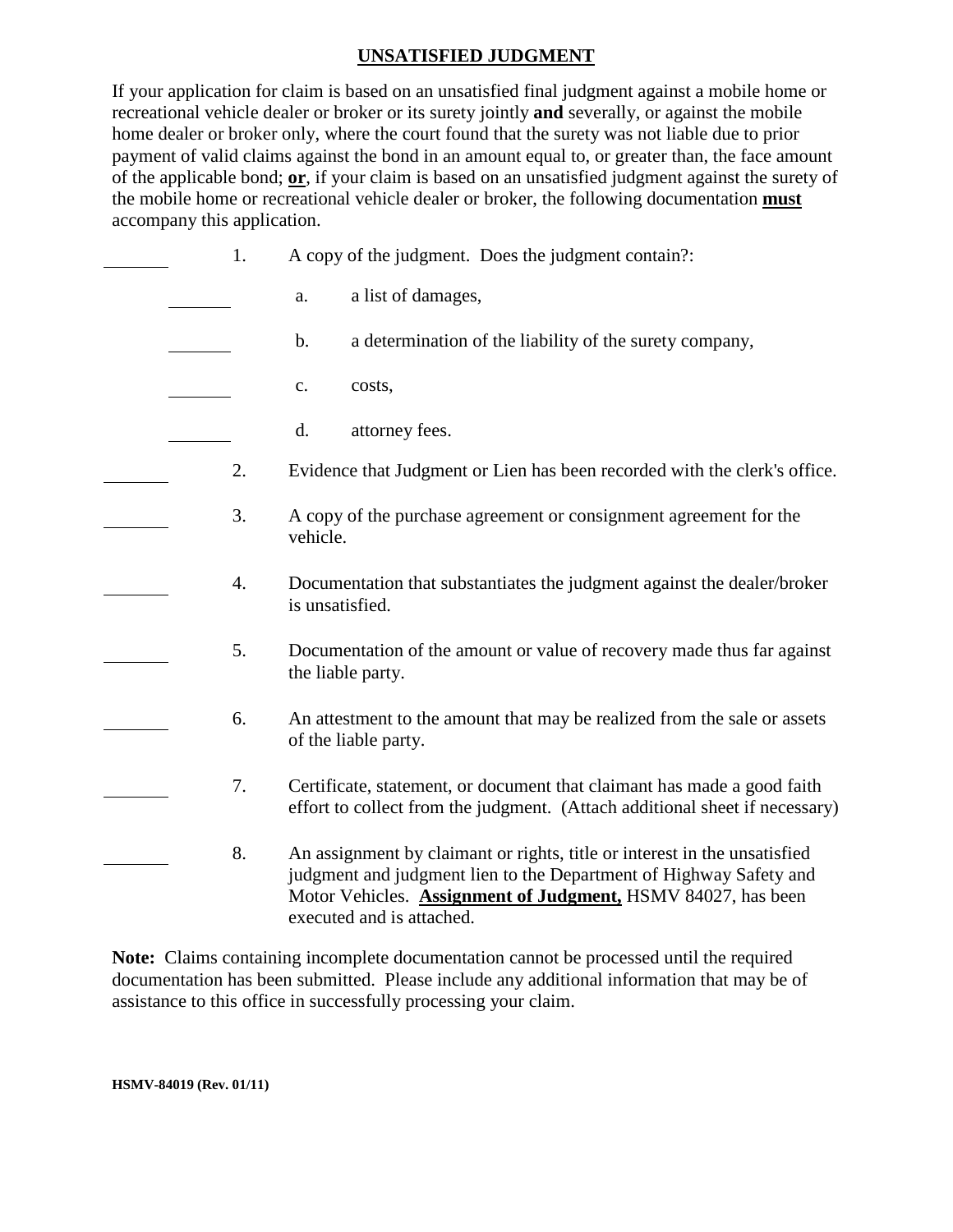#### **BANKRUPTCY**

If your application for claim is based on a lawsuit which has been stayed or discharged as a result of the filing for reorganization or discharge of bankruptcy by the dealer or broker, and judgment against the surety is not possible because of the bankruptcy or liquidation of the surety, or because the surety has been found by the court not to be liable due to the prior payment of valid claims against the bond in an amount equal to, or greater than, the face amount of the applicable bond, the following information **must** be completed and the requested documentation **must** accompany this application.

| <b>Indicate type of Bankruptcy:</b> |    | Rehabilitation<br>Liquidation<br>(Reorganization)                                                                                              |
|-------------------------------------|----|------------------------------------------------------------------------------------------------------------------------------------------------|
|                                     | 1. | Assignment of Claim/Suit, HSMV 84026 has been executed and attached.                                                                           |
|                                     | 2. | Copy of the lawsuit filed by claimant against the dealer and/or surety<br>company along with a copy of all pleadings in the case.              |
|                                     | 3. | Copy of the order of the bankruptcy court staying or discharging the<br>proceeding.                                                            |
|                                     | 4. | Documentation that the surety company is not liable and the reason.                                                                            |
|                                     | 5. | True copies of all sales documents, purchase agreements, notices, service<br>repair orders and any other documentation pertaining to the case. |
|                                     | 6. | Actual monetary amount needed to reimburse or compensate the claimant,<br>supported by documentation.                                          |
|                                     | 7. | Allegations setting forth the facts of the complaint.                                                                                          |
|                                     |    |                                                                                                                                                |
|                                     |    |                                                                                                                                                |
|                                     |    |                                                                                                                                                |
|                                     |    |                                                                                                                                                |
|                                     |    |                                                                                                                                                |
|                                     |    | (Attach additional sheets, if necessary)                                                                                                       |

## **Note:** Claims containing incomplete documentation cannot be processed until the required documentation has been submitted. Please include any additional information that may be of assistance to this office in successfully processing your claim.

 $\overline{\phantom{a}}$